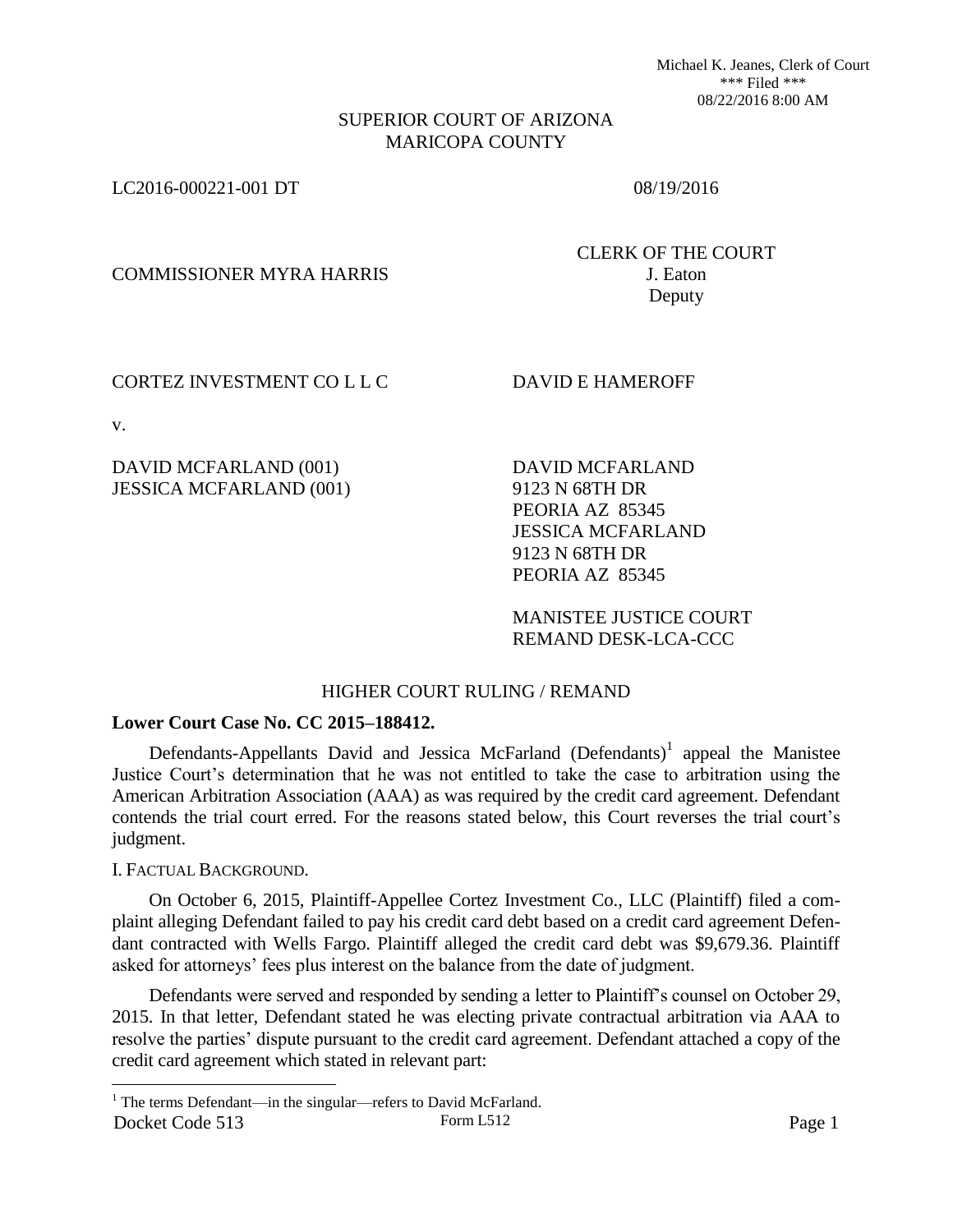LC2016-000221-001 DT 08/19/2016

 $\overline{a}$ 

### **Arbitration**

#### **(32) Dispute Resolution Program: Arbitration Agreement.**

a. Binding Arbitration. You and Wells Fargo Bank, N.A. (the "BANK") agree that if a Dispute arises between you and the Bank, upon demand by either you or the Bank, the Dispute shall be resolved by the following arbitration process. A "Dispute" is any unresolved disagreement between you and the Bank. It includes any disagreement relating in any way to the Card or related services, accounts or matters; to your use of any of the Bank's banking locations or facilities; or to any means you may use to access the Bank. It includes claims based on broken promises or contracts, torts, or other wrongful actions. It also includes statutory, common law and equitable claims. A Dispute also includes any disagreements about the meaning or application of this Arbitration Agreement. This Arbitration Agreement shall survive the payment or closure of your account. **YOU UNDER-STAND AND AGREE THAT YOU AND THE BANK ARE WAIVING THE RIGHT TO A JURY TRIAL OR TRIAL BEFORE A JUDGE IN A PUBLIC COURT.** As the sole exception to this Arbitration Agreement, you and the Bank retain the right to pursue in small claims court any Dispute that is within that court's jurisdiction. If either you or the Bank fails to submit to binding arbitration following lawful demand, the party so failing bears all costs and expenses incurred by the other in compelling arbitration.

b. Arbitration Procedure; Severability. Either you or the Bank may submit a Dispute to binding arbitration at any time notwithstanding that a lawsuit or other proceeding has been previously commenced. NEITHER YOU NOR THE BANK SHALL BE ENTITLED TO JOIN OR CONSOLIDATE DISPUTES BY OR AGAINST OTHERS IN ANY ARBITRATION OR TO INCLUDE IN ANY ARBITRATION ANY DISPUTE AS A REPRESENTATIVE OR MEMBER OF A CLASS OR TO ACT IN ANY ARBITRATION IN THE INTEREST OF THE GENERAL PUBLIC OR IN A PRIVATE ATTORNEY GENERAL CAPACITY. Each arbitration, including the selection of the arbitrator(s) shall be administered by the American Arbitration Association (AAA), or such other administrator as you and the Bank may mutually agree to (the AAA or such other mutually agreeable administrator to be referred to hereinafter as the Arbitration Administrator") . . . .

On October 30, 2015, Defendants filed "Defendant's [*sic*] Motion To Compel Private/Contractual Arbitration By Defendant" (Motion To Compel) informing the trial court he was electing arbitration pursuant to his credit card agreement. $2$  The trial court denied this Motion on November 13, 2015, and stated the motion was moot because a settlement conference had been scheduled. After the trial court denied Defendants' Motion To Compel, Plaintiff—on November 30, 2015 responded and suggested the case be stayed for 30 days pending Defendants' compliance with the requirements for arbitration.

Docket Code 513 Form L512 Form L512 Page 2  $2^2$  The trial court Calendar Events and Hearings refers to Defendants filing an Answer on October 30, 2015. No other Answer appears in the transmitted trial court file with the October 30, 2015, date other than Defendants' Motion To Compel.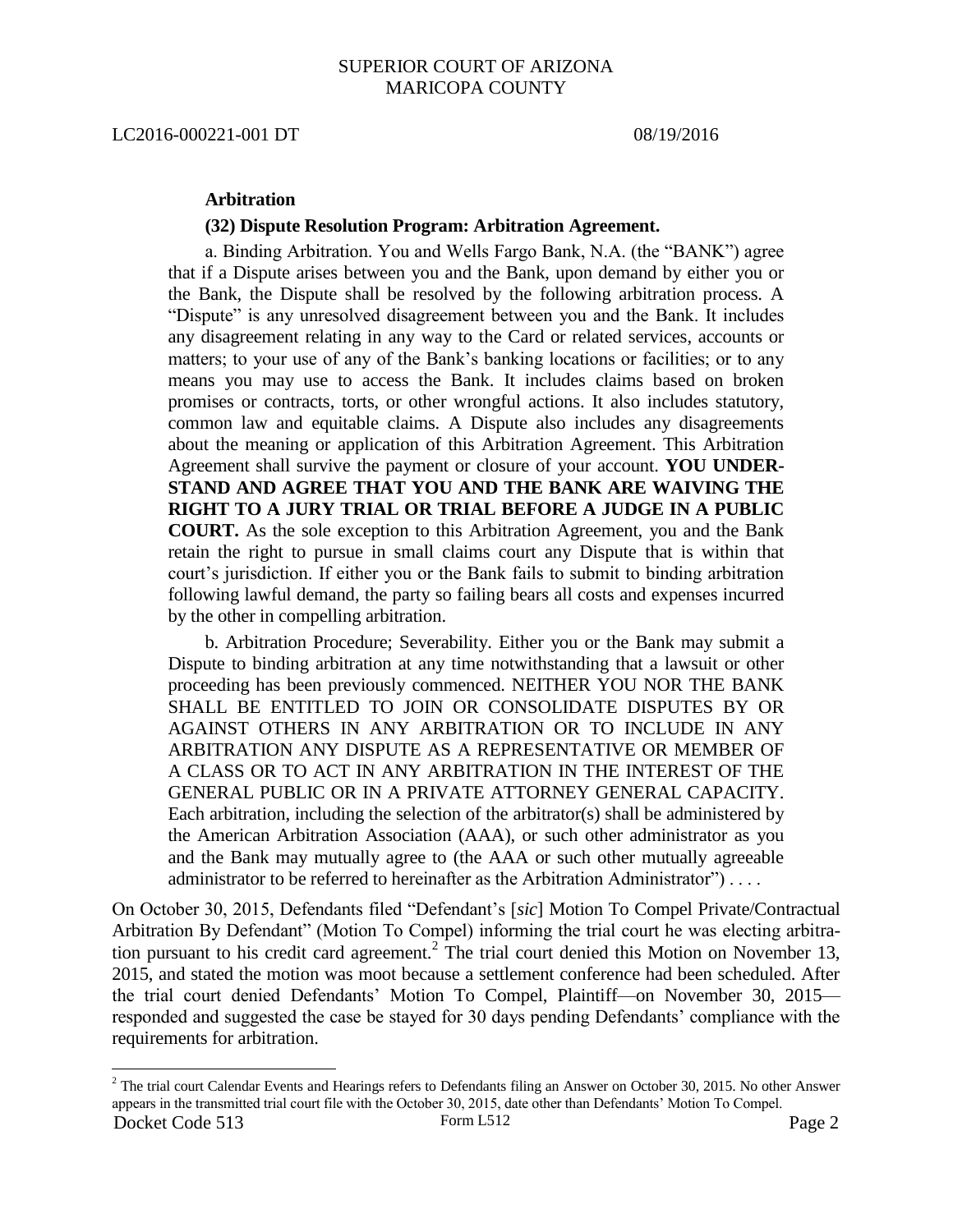#### LC2016-000221-001 DT 08/19/2016

On December 29, 2015, Defendants' re-urged their Motion To Compel and asserted they had filed a claim with the AAA. Defendants asked that the trial court (1) compel arbitration; and (2) stay the proceedings. That same day Defendants requested a Motion To Stay Settlement Conference (Motion To Stay) and alleged the scheduled settlement conference conflicted with Defendant David McFarland's school schedule. Plaintiff did not oppose Defendants' Motion To Stay but did file a Motion To Strike & Request For Sanctions because Defendants filed their second Motion To Compel. Plaintiff alleged the Defendants' second Motion To Compel was unwarranted as the trial court had previously denied an almost identical motion<sup>3</sup> and the second motion to compel appeared to have been filed solely to delay the proceedings. Defendant responded to the request for sanctions and alleged (1) the trial court's original denial of his motion to compel was erroneous since a settlement conference cannot substitute for contractually agreed-to arbitration; (2) his request was not filed for purposes of delay since Plaintiff objected that Defendants had not first requested arbitration; and (3) A.R.S. § 12–1501 states that a contract provision re arbitration is both enforceable and irrevocable. The trial court denied Defendants' second Motion To Compel on January 25, 2016.

Plaintiff filed a summary judgment motion and claimed its proffered discovery demonstrated Defendants opened an account with Wells Fargo Bank and Wells Fargo sent billing statements, bills of sale, and a redacted spreadsheet to Defendants establishing the debt. Plaintiff claimed Defendants failed to respond to Plaintiff's discovery request and failed to respond to Plaintiff's requests for admission. Plaintiff alleged the lack of response was an admission of the claims in the Requests for Admission and all of the alleged facts in the Request for Admission had been established. Plaintiff requested judgment in the amount of \$9,679.36; court costs of \$153.00; and attorneys' fees of \$2,129.48. Plaintiff established the amount of its attorneys' fees by asserting it was an agreed-to contingency fee. On February 19, 2016, the trial court awarded judgment to Plaintiff.

Defendants filed a timely appeal. Plaintiff failed to file a responsive memorandum. This Court has jurisdiction pursuant to ARIZONA CONSTITUTION Art. 6, § 16, and A.R.S. § 12–124(A).

II. ISSUE: DID THE TRIAL COURT ABUSE ITS DISCRETION WHEN IT DENIED DEFENDANTS' MOTIONS TO COMPEL ARBITRATION AS MANDATED IN THE CREDIT CARD AGREEMENT:

## **Standard of Review**

 $\overline{a}$ 

Generally, the appellate court reviews a question of contract law *de novo*.

Our standard of review is *de novo* because this appeal solely involves issues of contract interpretation.

*Tech. Const., Inc. v. City of Kingman*, 229 Ariz. 564, 278 P.3d 906 ¶ 8 (Ct. App. 2012). When interpreting a contract, an appellate court may make its own analysis of the facts or legal instruments on which the case turns. *Tovrea Land & Cattle Co. v. Linsenmeyer,* 100 Ariz. 107, 114, 412 P.2d 47, 51 (1966). A credit card agreement is a contract. As such, the agreement must be construed according to its terms. *McDowell Mountain Ranch Community Association Inc. v. Simons*, 216 Ariz. 266, 165 P.3d 667 ¶ 14 (Ct, App. 2007).

Docket Code 513 Form L512 Form L512 Page 3 <sup>3</sup> While the substance of the two Motions To Compel was almost identical, the motions differed because Defendants—in their second Motion To Compel—informed the trial court they had contacted the AAA. The need for Defendants to contact the AAA was stressed by Plaintiff in its response to Defendant's first Motion To Compel.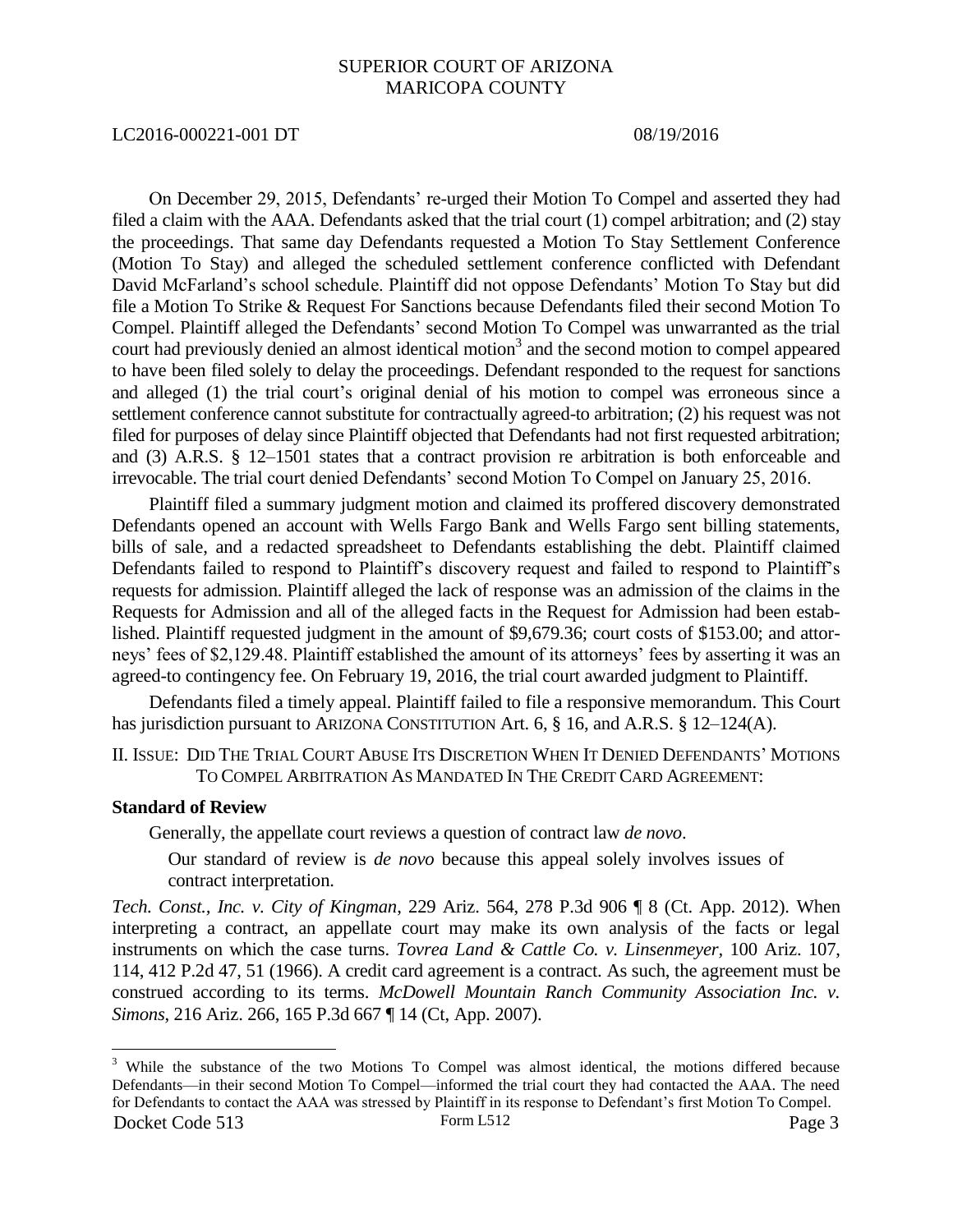#### LC2016-000221-001 DT 08/19/2016

#### **Arbitration Provision**

The arbitration provision in the credit card agreement is mandatory if a party wishes to elect arbitration. As our Supreme Court noted:

The sole question presented by this appeal is whether ASARCO is entitled to enforce the provisions of paragraph 30 relating to compulsory arbitration. Initially we agree with ASARCO that the public policy of Arizona favors arbitration as a means of disposing of controversy. *Jeanes v. Arrow Insurance Co.,* 16 Ariz. App. 589, 494 P.2d 1334 (1972).

*Clarke v. ASARCO Inc.,* 123 Ariz. 587, 589, 601 P.2d 587, 589 (1979). Arbitration is a favored method for resolving disputes where a matter is subject to arbitration. As our Court of Appeals stated:

Therefore, in order to accomplish this purpose, arbitration clause should be construed liberally and any doubts as to whether or not the matter in question is subject to arbitration should be resolved in favor of arbitration. *Metro Industrial Painting Corp. v. Terminal Construction Co., 287* F.2d 382 (2nd Cir. 1961); *United Steelworkers of America v. Warrior and Gulf Navigation Co.,* 363 U.S. 574, 80 S. Ct. 1347, 4 L. Ed.2d 1409 (1960); *Robert Lawrence Co. v. Devonshire Fabrics, Inc.,* 271 F.2d 402 (2nd Cir. 1959); *Lundell v. Massey-Ferguson Services N.V.,* 277 F. Supp. 940 (N.D. Iowa 1967); *Southern Bell Telephone & Telegraph Co. v. Louisiana Power and Light Co.,* 221 F. Supp. 364 (D.La.1963); *Firestone Tire & Rubber Co. v. United Rubber Workers of America, Local Union No. 100, AFL-CIO,* 168 Cal.App.2d 444, 335 P.2d 990 (1959); *Bewick v. Mecham,* 26 Cal.2d 92, 156 P.2d 757 (1945).

The federal courts have adopted what could be termed the 'positive assurance' test which requires arbitration unless it can be said with 'positive assurance' that the arbitration clause does not cover the dispute:

\* \* \* \* \* \*

*New Pueblo Constructors, Inc. v. Lake Patagonia Recreation Ass'n*, 12 Ariz. App. 13, 16, 467 P.2d 88, 91 (1970). In the current case, the credit card agreement provision re arbitration required: "if a Dispute arises between you and the Bank, upon demand by either you or the Bank, the Dispute shall be resolved by the following arbitration process. . . ." (Emphasis added). The provision used the term "shall." Shall connotes a mandatory term. As stated in *State v. Lewis*, 224 Ariz. 512, 233 P.3d 625, ¶ 17 (Ct. App. 2010) aff'd, 226 Ariz. 124, 244 P.3d 561 (2011):

A general principle of statutory construction is that the use of the word 'may' generally indicates a permissive provision; in contrast, the use of the word 'shall' typically indicates a mandatory provision.

Plaintiff is apparently the assignee for the credit card contract. As an assignee, Plaintiff has no more rights than its principal would have had and Defendants are able to assert any defenses against the assignee that Defendants could assert against the original creditor.

Docket Code 513 Form L512 Form L512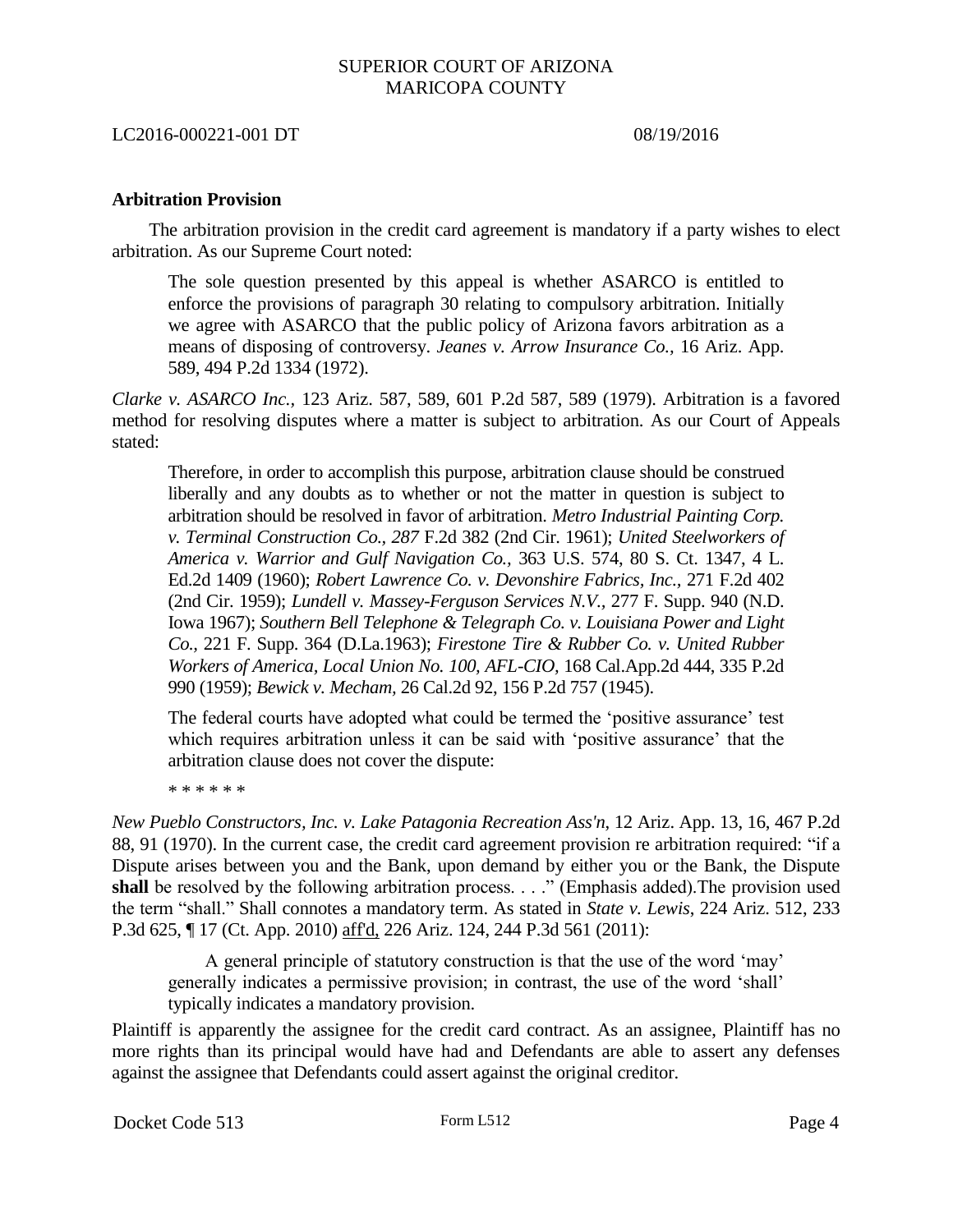LC2016-000221-001 DT 08/19/2016

We think that the general rule in our state is well-settled that the valid assignee of a chose in action may bring a suit thereon in his own name. *General Accident Fire & Life Assur. Corp. v. Little,* 103 Ariz. 435, 438, 443 P.2d 690, 693 (1968). Moreover, the assignee need not be the full party in interest; and the debtor or alleged obligor is not prejudiced because by statute he may assert his defenses as fully against the assignee as he could the original claimant. *General Accident Fire & Life Assur. Corp. v. Little, supra; Mosher v. Hiner,* 62 Ariz. 110, 112, 154 P.2d 372, 374 (1944), cert. den., 325 U.S. 874, 65 S. Ct. 1554, 89 L. Ed. 1992 (1945).

*Certified Collectors, Inc. v. Lesnick*, 116 Ariz. 601, 602, 570 P.2d 769, 770 (1977). In addition, A.R.S. § 12-1501 (1) authorizes written agreements to arbitrate; and (2) provides the agreements are valid, enforceable and irrevocable.

A written agreement to submit any existing controversy to arbitration or a provision in a written contract to submit to arbitration any controversy thereafter arising between the parties is valid, enforceable and irrevocable, save upon such grounds as exist at law or in equity for the revocation of any contract.

While a party can waive the right to enforce an arbitration agreement—*Forest City Dillon, Inc. v. Superior Court,* 138 Ariz. 410, 412, 675 P.2d 297, 299 (Ct. App.1984); *accord Bolo Corp. v. Homes & Son Constr. Co.,* 105 Ariz. 343, 345, 464 P.2d 788, 790 (1970)—Defendant specifically indicated his intent to enforce this provision after he was served with the Summons and Complaint.<sup>4</sup> Defendant both wrote (1) a letter to opposing counsel indicating his desire to enforce the arbitration provision of the contract; and (2) filed a Motion To Compel to force Plaintiff to go to arbitration. The trial court denied this request. Although the trial court based its denial on its assertion that the case had been set for conference, a review of the trial court file contradicts this statement. The trial court file does not include any order setting the matter for conference at the time when Defendant filed his Motion To Compel the arbitration. Instead, the trial court Calendar Events and Hearings, indicated a Notice of Comprehensive Pre-Trial Conference was not sent to the parties until November 9, 2015.

The trial court was required to enforce the arbitration provision of the credit card agreement and erred when it denied Defendants' Motion To Compel arbitration. The denial of a motion to compel arbitration is an appealable order. *U.S. Insulation, Inc. v. Hilro Const. Co*., 146 Ariz. 250, 253, 705 P.2d 490, 493 (Ct. App. 1985). This requirement is addressed in A.R.S. § 12–1502 which states:

. . . . . . . . . . . .

 $\overline{a}$ 

Docket Code 513 Form L512 Form L512 Page 5 <sup>4</sup> Although the trial court indicated Defendant filed an Answer, no copy of the Answer was included with the trial court file.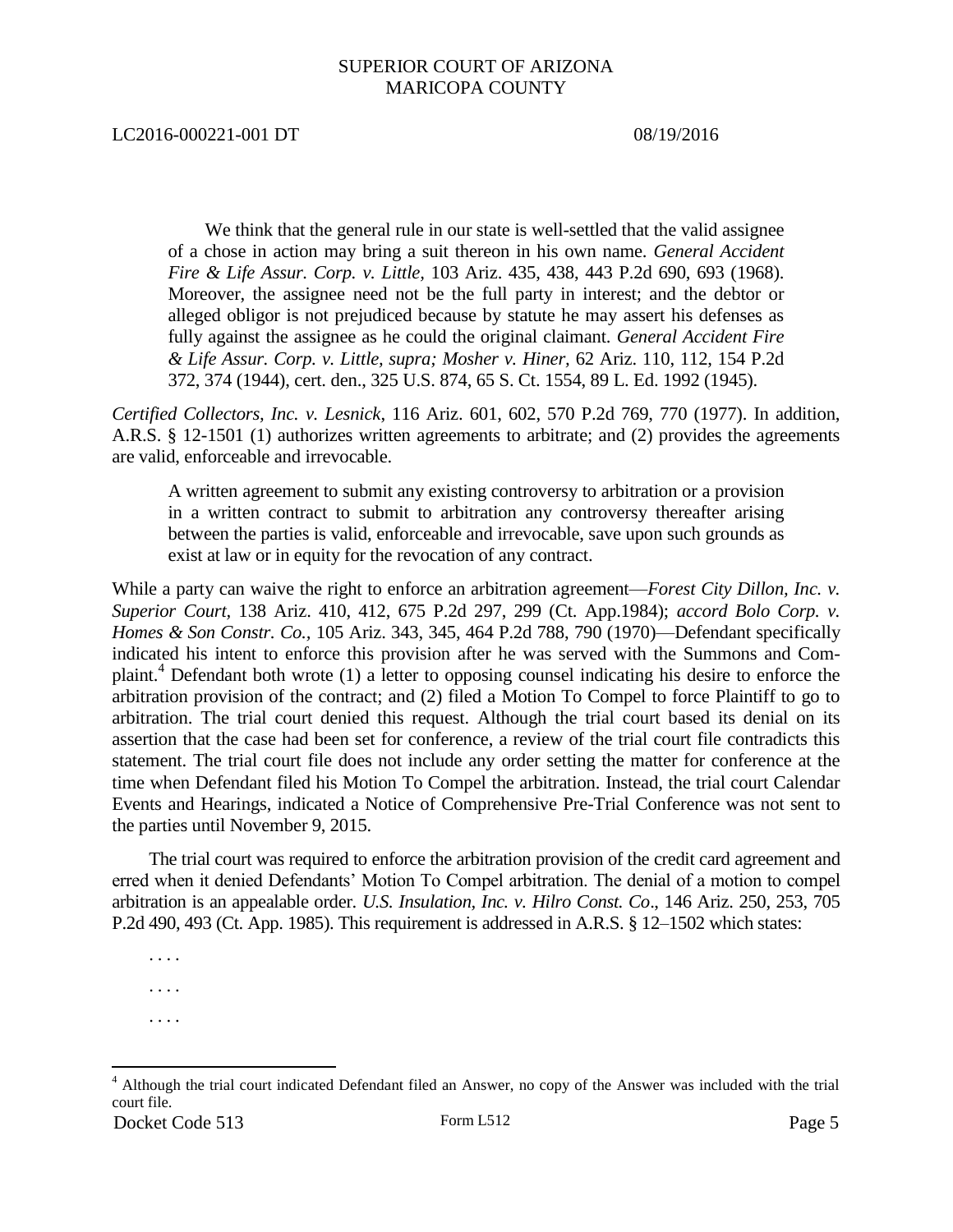**A.** On application of a party showing an agreement described in § 12-1501, and the opposing party's refusal to arbitrate, the court shall order the parties to proceed with arbitration, but if the opposing party denies the existence of the agreement to arbitrate, the court shall proceed summarily to the determination of the issue so raised and shall order arbitration if found for the moving party. Otherwise, the application shall be denied.

**B.** On application, the court may stay an arbitration proceeding commenced or threatened on a showing that there is no agreement to arbitrate. Such an issue, when in substantial and bona fide dispute, shall be forthwith and summarily tried and the stay ordered if found for the moving party. If found for the opposing party, the court shall order the parties to proceed to arbitration.

**C.** If an issue referable to arbitration under the alleged agreement is involved in an action or proceeding pending in a court having jurisdiction to hear applications under subsection A of this section, the application shall be made therein. Otherwise and subject to § 12-2101, the application may be made in any court of competent jurisdiction.

**D.** Any action or proceeding involving an issue subject to arbitration shall be stayed if an order for arbitration or an application therefor has been made under this section or, if the issue is severable, the stay may be with respect thereto only. When the application is made in such action or proceeding, the order for arbitration shall include such stay.

**E.** An order for arbitration shall not be refused on the ground that the claim in issue lacks merit or bona fides or because any fault or grounds for the claim sought to be arbitrated have not been shown.

In interpreting this statute, our Court of Appeals held:

In light of the foregoing analysis, it is clear that a successful challenge to a motion to compel arbitration requires evidence that either: (1) with respect to the enforceability of the arbitration agreement itself, there exists grounds "in law or in equity for the revocation of any contract," A.R.S. § 12-1501, *Prima Paint;* or (2) the arbitration clause itself has been repudiated, thereby resulting in a waiver of the repudiating party's right to seek arbitration. *Bolo; Rancho Pescado; Baugh.*

*U.S. Insulation, Inc. v. Hilro Const. Co. id.,* 146 Ariz. at 256, 705 P.2d at 496. The trial court did not find any (1) grounds in law or equity to revoke the agreement; or (2) that the arbitration clause had been repudiated. A party is required to arbitrate those disputes which it contractually agreed to arbitrate. *Duenas v. Life Care Centers of Am., Inc*., 236 Ariz. 130, 336 P.3d 763 ¶ 26 (Ct. App. 2014). Accordingly, the trial court should have enforced the arbitration provision.